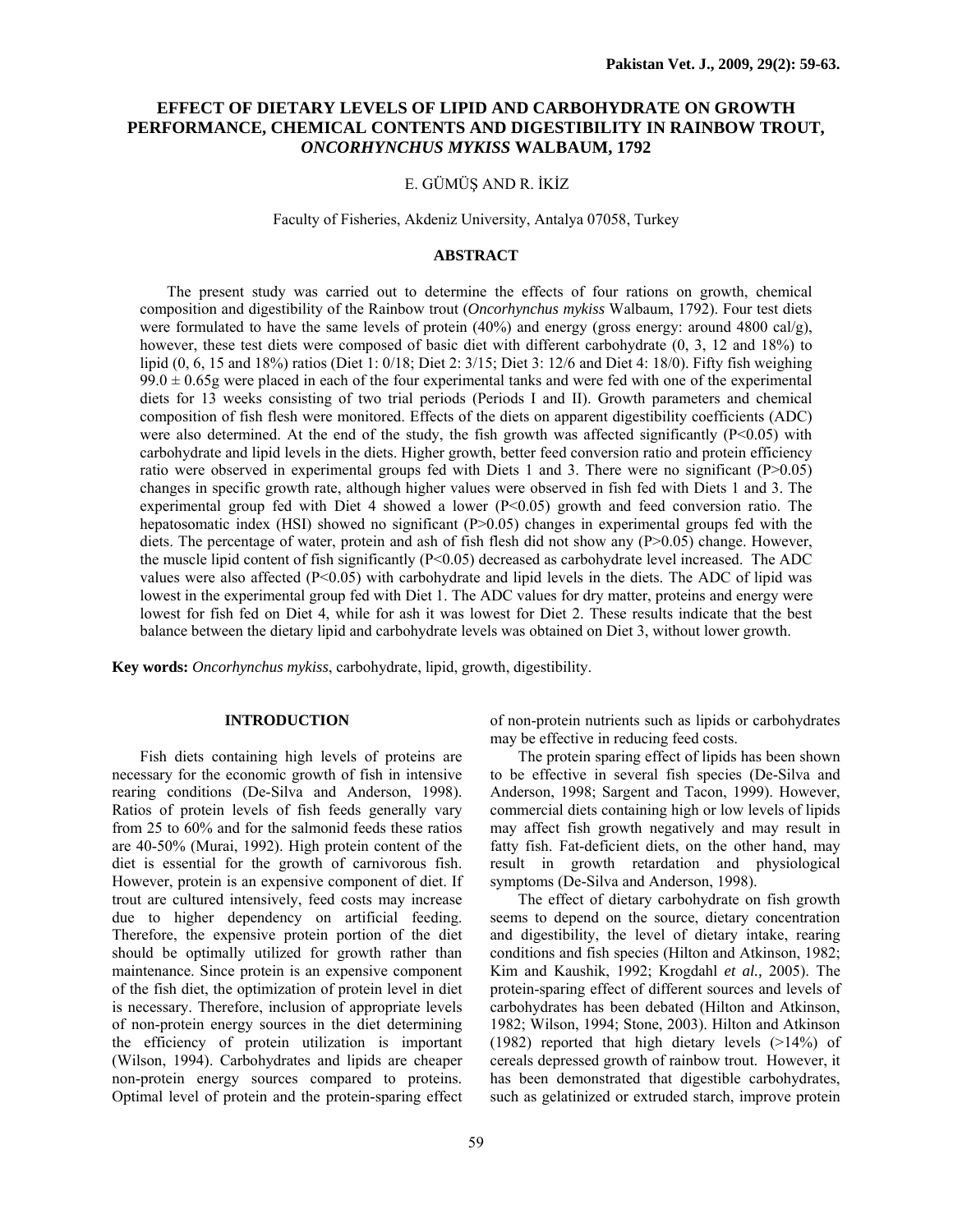and energy utilization in the same species (Medale *et al.,* 1991; Kim and Kaushik, 1992; Medale *et al.,* 1994). The aim of this study was to evaluate the effect of four dietary inclusion levels of gelatinized starch and lipids on growth performance, nutrient utilization and body composition of rainbow trout reared in freshwater.

## **MATERIALS AND METHODS**

#### **Fish and rearing conditions**

The experiment, consisting of two growth periods of 13 weeks each (Periods I and II), was carried out at Gözde Fish Farming, Yeşilbaş, Ağlasun, Burdur, Turkey, from 1 May to 31 October, 2001. The trial was conducted on groups of 50 fish (with an average initial weight of 99g) each in circular fibreglass tanks (water volume 400 liters) with a flow-through water system. Water temperature was kept between  $14$  and  $16^{\circ}$ C and tanks were kept under natural photoperiod. Four diets were randomly assigned to groups of fish. The commercial basic diet was prepared by Korkutelim Yem San Tic. A.Ş., Antalya, Turkey and experimental diets were prepared by adding the necessary ingredients to the basic diet. Carbohydrate/lipid was added in the following proportions: Diet 1:0/18; Diet 2: 3/15; Diet 3: 12/6 and Diet 4: 18/0 (Table 1). After mixing, food was prepared in pellet form. The amount of daily diet for the experimental groups was the 2.0% of the mean body weight of the fish. Groups were fed with the experimental diets twice a day.

#### **Growth studies**

The first trial lasted 13 weeks and after that a second trial was also carried out for another 13 weeks. At the beginning of experiments and every 30 days, all fish from each tank were removed, anesthetized using quinaldine (1/20.000), weighed and then returned to their corresponding tanks. In addition, a random sample of five fish was removed from each tank, killed for carcass composition analysis at the beginning and at the end of the trial, and then immediately frozen at  $-20^{\circ}$ C until analysis. At the end of the experiment, five fish were also randomly selected, their livers were removed and weighed for hepatosomatic index (HSI) calculation.

#### **Digestibility studies**

At the end of the experiment, digestibility coefficients were determined by feeding with diets containing  $Cr_2O_3$  as a marker for three weeks. Faeces from each group were collected every day by the stripping method. Pooled faeces from each treatment group were homogenized and stored at  $-20^{\circ}$ C. Apparent digestibility coefficients (ADC) of diet composition were calculated as:

ADC = 100-[100 (% $M_F$ /% $M_D$ ) (% $N_D$ /% $N_F$ )], where M and N are marker and nutrient concentrations; subscripts D and F represent diet and faeces, respectively (Maynard and Loosli, 1969).

#### **Chemical analysis**

Proximate diet composition, chemical composition of the faeces and fish were determined using the following procedures: dry matter content by drying in an oven at  $105^{\circ}$ C for 24 h; crude protein (as g Nx 6.25) by the Kjeldahl method after acid digestion; fat by the soxhlet method after ethylether extraction; ash by combustion at 550°C in a muffle furnace for 24 h; crude cellulose after an alkali and acid digestion; gross energy with an adiabatic bomb calorimeter (Gallenkamp Autobomb) calibrated with benzoic acid (AOAC, 1995);  $Cr_2O_3$  in the diets and faeces contents were measured using a spectrophotometr involving perchloric acid digestion (Furukawa and Tsukahara, 1966).

#### **Statistical analysis**

Results are expressed as mean  $(\pm SD)$ . Statistical tests were carried out on transformed data, because of non-homogenous variances. Differences between dietary treatments were determined by analysis of variance. Differences between means were calculated using Duncan's multiple range test at a significance level of P<0.05. All statistical tests were performed using the SAS package (Sas Institute, 1987).

## **RESULTS**

Changes in the mean body weight of rainbow trout reared on four experimental diets are shown in Table 2. Initial body weight did not differ among treatments, but final body weight varied significantly with varying carbohydrate and lipid levels. Highest growth was observed in fish fed with Diet 1 and 3. Fish fed with the highest carbohydrate level (Diet 4) tended to grow slower (P<0.05). The mean specific growth rate (SGR), feed conversion ratio (FCR) and protein efficiency ratio (PER) of each group of trout are given in Table 2. The poorest FCR and PER were for fish fed with Diet 4. The best FCR and PER were observed with Diets 1 and 3. At the end of the experiment, the SGR and hepatosomatic index (HSI) did not differ between treatments, but the highest value of HSI was obtained in fish fed on diet with the higher carbohydrate level (Table 2), while reverse was true for SGR.

Body composition values of fish fed different carbohydrate and lipid levels are given in Table 3. Significantly  $(P<0.05)$  higher content of carcass lipid was observed in fish fed with Diet 1 compared to those fed with the other diets. The content of protein, water and ash of fish carcass was slightly changed among the four dietary treatments, although there were no significant differences among treatments.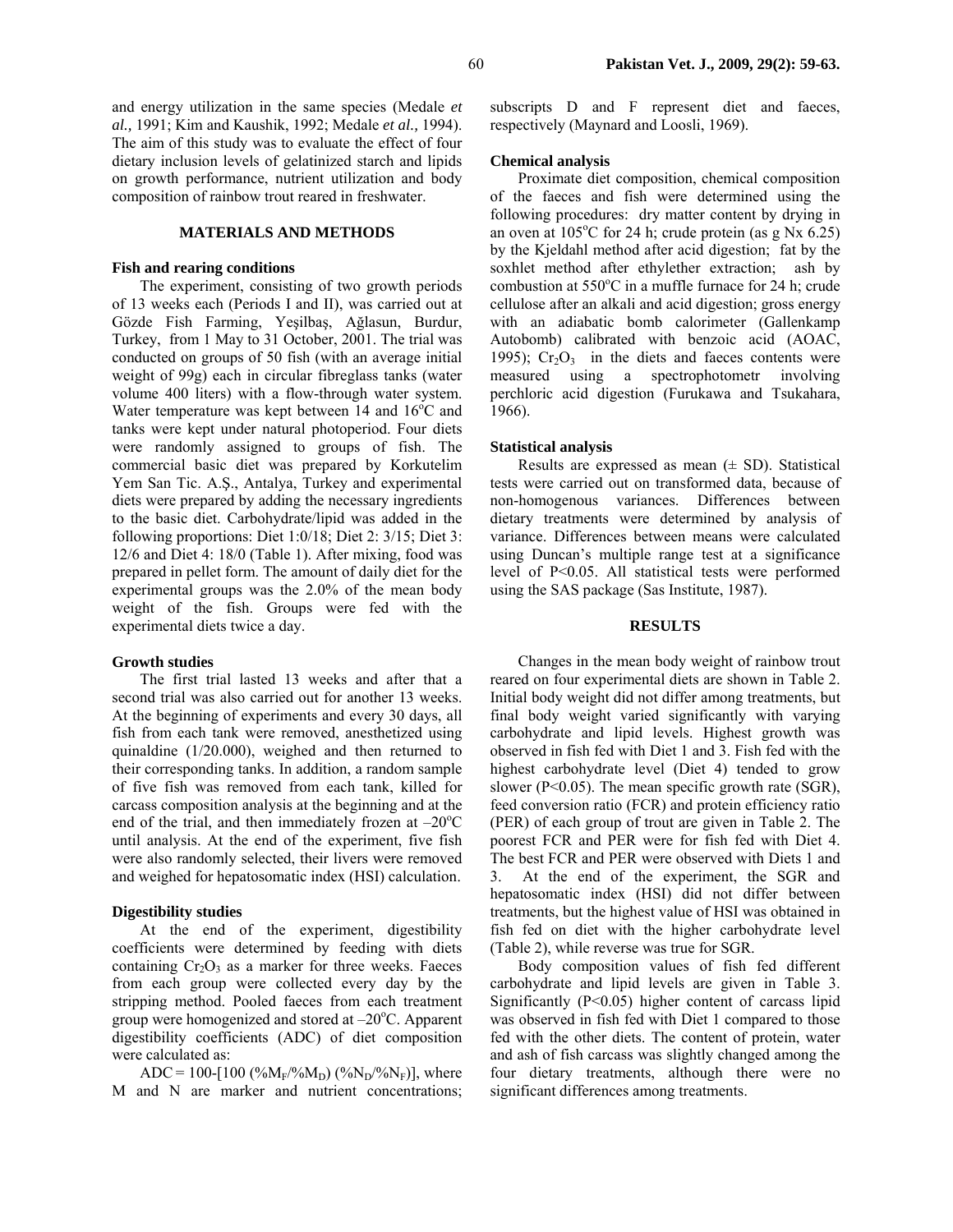The apparent digestibility coefficients of the experimental diets are given in Table 4. Experimental diets had a significant effect on ADC  $(P<0.05)$ . As expected, the crude protein digestibility was higher for Diet 2 than for the other diets. In general, apparent digestibilities increased with decreased levels of carbohydrates in the diet and increased levels of lipids. However, lipids digestibility increased significantly with decreasing dietary lipid contents and increasing dietary carbohydrate contents. The dry matter digestibility was lower in Diet 4 than the other diets. The digestibility of energy was the highest in fish fed with Diet 2 and lowest in fish kept on Diet 4.

# **DISCUSSION**

The results of the present study clearly indicate that the growth rate of trout was affected by the dietary levels of non-protein energy (P<0.05). Fish fed Diets 1 and 3 showed higher final weight. Growth was reduced when the carbohydrate content of the diet was increased, suggesting that the high carbohydrate levels led to poorer weight gains. Beamish and Medland (1986) reported protein-sparing effect in rainbow trout when lipid content was increased from 12 to 24%. However, Mazur *et al.* (1992) found that the diet containing 28.7% of gelatinized starch had an adverse effect on growth of chinook salmon. The results of this study indicated that the final weight and growth parameters were improved when the fish were fed with Diet 1 with high-lipid level, whereas Diet 4 containing high-carbohydrate level did not show the same effect. In addition, reduction in dietary lipid level (Diet 2) with concomitant increase in carbohydrate level (Diet 3) significantly improved the growth in rainbow trout. Similar results have been reported by Kaushik and Oliva-Teles (1985) and Brauge *et al.* (1994). Brauge *et al.* (1994) suggested that 30% of carbohydrate is the upper limit for rainbow trout diets. Findings of the present study are in agreement with the suggestions of Hilton and Atkinson (1982), Wilson (1994) and Medale *et al.* (1994), indicating that the optimal dietary level of digestible carbohydrates for rainbow trout is lower than 30%.

FCR and PER were influenced by dietary treatment. Better FCR was obtained by Diet 1. FCR and PER of trout were also improved slightly when they were fed with Diet 3. FCR and PER were negatively influenced with increasing carbohydrate level in diets. Similar results were reported in previous studies in which rainbow trout were fed with diets characterised by different levels of carbohydrates and lipids (Medale *et al.,* 1991; Kim and Kaushik, 1992; Wilson, 1994; Brauge *et al.,* 1994).

It is well known that liver size is directly related to hepatic glycogen level in salmonids (Kim and Kaushik,

1992). Absorbed carbohydrate which is utilized to provide energy can be deposited in the liver both as glycogen and as lipid after conversion. The HSI value was not changed with the diets containing lipid and carbohydrate. However, HSI was slightly higher for fish fed with high carbohydrate level diets. This is in agreement with the suggestions of Hilton and Atkinson (1982), Kaushik and Oliva-Teles (1985), Mazur *et al.* (1992), Kim and Kaushik (1992) and Brauge *et al.* (1994).

The effect of carbohydrate and lipid levels on body composition (lipid, protein, ash and water) of rainbow trout has been investigated by a number of researchers (Kaushik and Oliva-Teles, 1985; Brauge *et al.,* 1994). The lipid composition of the fish body was influenced by the dietary carbohydrate and lipid levels. The lipid content of muscle was higher in fish fed with the high lipid level diet. These increments of body lipid by increasing dietary lipid level have been reported in previous studies (Kaushik and Oliva-Teles, 1985; Medale *et al.,* 1991). A similar relationship between dietary carbohydrate level and whole body lipid content exists. The increase in dietary carbohydrates results in a decrease in body lipid content (Hilton and Atkinson, 1982). This effect can be due to the poor ability of rainbow trout to digest carbohydrates, resulting in lower weight achieved with these diets. The results of the present study indicate that high levels of dietary carbohydrate yielded no particular benefit in improving the performances and muscle composition of rainbow trout. Dietary lipid level, on the contrary, plays an important role in influencing growth rate and muscle composition of this species.

The negative relationship between dietary carbohydrate content and digestibility is in agreement with previous studies with salmonids fed on digestible complex carbohydrates (Aksnes, 1995; Hemre *et al.,* 1995; Storebakken *et al.,*1998; Stone, 2003; Krogdahl *et al.,* 2005). However, in some of the studies, the effects of dietary lipid level on lipid digestibility were not found (Kim and Kaushik, 1992; Brauge *et al.,* 1994). Crude ash and lipid digestibility increased with decreasing lipid level and increasing carbohydrate level. The digestibility of protein and dry matter increased with decreasing level of carbohydrates and increasing level of lipids. These findings are in agreement with the suggestions of Kim and Kaushik (1992) and Brauge *et al.* (1994). The apparent digestibility of energy was influenced positively with concomitant carbohydrate and lipid levels, which is in agreement with the suggestion of Brauge *et al.* (1994). The apparent digestibility coefficients of the fish diet can also be affected by the protein level in the diet (Gul *et al*., 2007).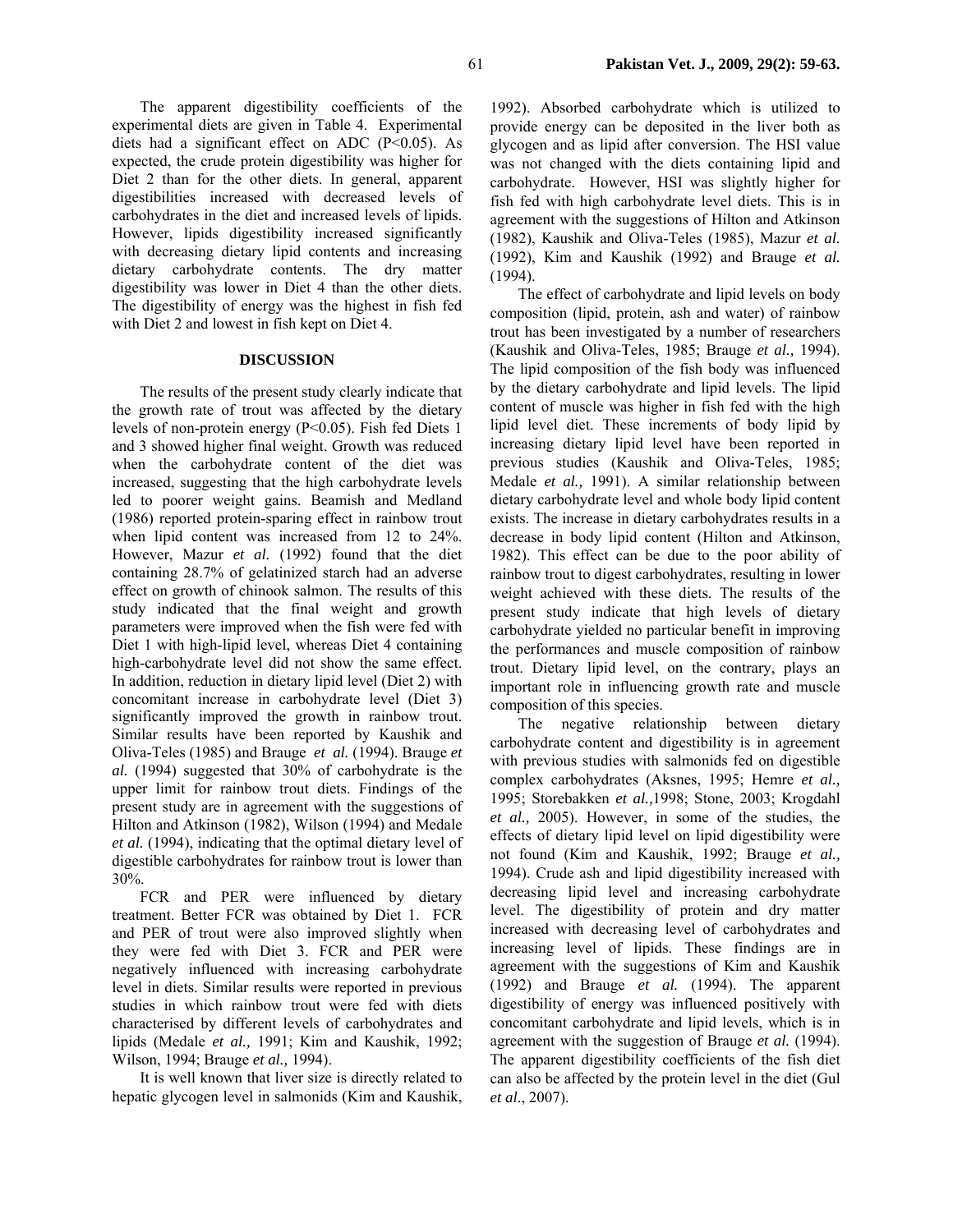| <b>Ingredients</b>                                      | Diet 1             | Diet 2             | Diet 3             | Diet 4             |  |  |  |
|---------------------------------------------------------|--------------------|--------------------|--------------------|--------------------|--|--|--|
| Basic diet $(\%)^b$                                     | 82                 | 82                 | 82                 | 82                 |  |  |  |
| Gelatinized corn starch (%)                             | $\theta$           |                    | 12                 | 18                 |  |  |  |
| Lipid (fish oil) $(\% )$                                | 18                 | 15                 | 6                  | 0                  |  |  |  |
| Proximate composition of diets (%)                      |                    |                    |                    |                    |  |  |  |
| Crude protein                                           | $40.03 \pm 0.205$  | $40.35 \pm 0.020$  | $39.81 \pm 0.260$  | $40.12 \pm 0.320$  |  |  |  |
| Lipid                                                   | $24.69 \pm 0.905$  | $20.65 \pm 0.240$  | $11.13 \pm 0.680$  | $4.950 \pm 0.450$  |  |  |  |
| NFE <sup>c</sup>                                        | $15.39 \pm 1.350$  | $18.59 \pm 0.850$  | $28.56 \pm 0.940$  | $33.72 \pm 1.452$  |  |  |  |
| Ash                                                     | $11.20 \pm 0.060$  | $11.79 \pm 0.010$  | $10.70 \pm 0.180$  | $10.95 \pm 0.650$  |  |  |  |
| Moisture                                                | $5.307 \pm 0.030$  | $5.126 \pm 0.340$  | $6.320 \pm 0.670$  | $6.740 \pm 0.188$  |  |  |  |
| Cellulose                                               | $2.050 \pm 0.040$  | $2.500 \pm 0.082$  | $2.400 \pm 0.560$  | $2.150 \pm 0.290$  |  |  |  |
| Gross energy $\left(\text{cal/g}\right)$                | $5175.3 \pm 1.850$ | $4915.0 \pm 3.010$ | $4803.1 \pm 2.420$ | $4775.9 \pm 4.680$ |  |  |  |
| $Cr_2O_3$                                               | $0.980 \pm 0.001$  | $0.990 \pm 0.005$  | $0.970 \pm 0.010$  | $0.998 \pm 0.002$  |  |  |  |
| $^{a}$ Values are means $( \pm$ SD) of three repliestes |                    |                    |                    |                    |  |  |  |

|  |  |  | Table 1: Composition of the experimental diets <sup>a</sup> |  |
|--|--|--|-------------------------------------------------------------|--|
|--|--|--|-------------------------------------------------------------|--|

<sup>a</sup>Values are means  $(\pm SD)$  of three replicates.

Basic ingredients : Fish meal (65), 44.08; Soybean, 16.19; Bonkalit, 11.46; Corn gluten, 4.84; Meat-Bone, 4.38; Vitamin, 0.44; Mineral, 0.18; Pellet binder, 0.35; Antioxidant, 0.02.

<sup>c</sup>Nitrogen-free extract.

## Table 2: Growth performance in trout fed the experimental diets<sup>1</sup>

|                                       | Diet 1                         | Diet 2                          | Diet 3                          | Diet 4                       |
|---------------------------------------|--------------------------------|---------------------------------|---------------------------------|------------------------------|
| Initial wt. $(g/fish)$                | $99.23 \pm 0.540$              | $99.01 \pm 0.230$               | $99.41 \pm 1.050$               | $99.01 \pm 0.680$            |
| Final wt. $(g/fish)$                  | $198.0 \pm 0.910^{a}$          | $180.2 \pm 1.555^{\text{b}}$    | $188.9 \pm 2.440$ ab            | $168.8 \pm 0.850$ c          |
| SGR $\left(\text{day}^{-1}\%right)^2$ | $0.928 \pm 0.160$ <sup>a</sup> | $0.888 \pm 0.120^{\text{a}}$    | $0.900 \pm 0.156$ <sup>a</sup>  | $0.735 \pm 0.005^{\text{a}}$ |
| FCR <sup>3</sup>                      | $1.927 \pm 0.340^{\text{ a}}$  | $2.260 \pm 0.826$ <sup>ab</sup> | $2.190 \pm 0.903$ <sup>a</sup>  | $2.610 \pm 0.558^{\circ}$    |
| PER <sup>4</sup>                      | $1.420 \pm 0.220$ <sup>a</sup> | $1.110 \pm 0.165$ <sup>ab</sup> | $1.254 \pm 0.278$ <sup>ab</sup> | $0.900 \pm 0.156^{\circ}$    |
| $HSI(%)^5$                            | $1.151 \pm 0.072$ <sup>a</sup> | $1.133 \pm 0.080^{\text{a}}$    | $1.270 \pm 0.087$ <sup>a</sup>  | $1.522 \pm 0.112^{\text{a}}$ |

<sup>1</sup>Each value is the mean  $(\pm SD)$  of three replicates. Values in a row with different superscripts are significantly different from each other (P<0.05).<br>
<sup>2</sup> Specific growth rate (SGR) = [In final mean body wt. (g)] - [In initial mean body wt. (g)]/days x100

<sup>3</sup> Feed conversion ratio (FCR) = g feed consumption/ (g final biomass –initial biomass). <sup>4</sup> Protein efficiency ratio (PER) = dry body wt. (g)/protein intake (g)

<sup>5</sup> Hepatosomatic index (HSI) = [wet liver wt.(g)x100]/wet body wt. (g).

# Table 3: Body composition of trout fed with experimental diets<sup>1</sup>

|              | Fish body composition $(\% )$ |                             |                              |                              |  |
|--------------|-------------------------------|-----------------------------|------------------------------|------------------------------|--|
| <b>Diets</b> | Water                         | <b>Protein</b>              | Lipid                        | Ash                          |  |
| Initial fish | $77.2 \pm 0.46$               | $18.1 \pm 0.10$             | $2.61 \pm 0.41$              | $1.44 \pm 0.02$              |  |
| Diet 1       | $74.2 \pm 0.60$ <sup>a</sup>  | $19.2 \pm 0.86^{\text{a}}$  | $4.70 \pm 0.14$ <sup>a</sup> | $1.36 \pm 0.05^{\text{a}}$   |  |
| Diet 2       | $75.8 \pm 0.52$ <sup>a</sup>  | $18.8 \pm 0.06^{\text{a}}$  | $3.29 \pm 0.30^{\mathrm{b}}$ | $1.35 \pm 0.08$ <sup>a</sup> |  |
| Diet 3       | $76.1 \pm 0.21$ <sup>a</sup>  | $18.5 \pm 0.01^{\text{a}}$  | $3.41 \pm 0.44^{\mathrm{b}}$ | $1.31 \pm 0.11^{\text{a}}$   |  |
| Diet 4       | $76.1 \pm 0.70$ <sup>a</sup>  | $18.7 \pm 0.76^{\text{ a}}$ | $3.05 \pm 1.00^{\mathrm{b}}$ | $1.37 \pm 0.01$ <sup>a</sup> |  |

<sup>1</sup> Each value is the mean  $(\pm SD)$  of three replicates. Values in the same column not sharing the same superscripts are significantly different (P<0.05).

| Table 4: Effects of different diets on apparent digestibility coefficients (ADC) of nutrients $^1$ |  |
|----------------------------------------------------------------------------------------------------|--|

|              | ADC (%)                       |                                |                               |                               |                               |
|--------------|-------------------------------|--------------------------------|-------------------------------|-------------------------------|-------------------------------|
| <b>Diets</b> | Dry matter                    | Ash                            | <b>Protein</b>                | Lipid                         | Energy                        |
| Diet 1       | $55.36 \pm 0.09^{\text{a}}$   | $6.120 \pm 0.51$ <sup>bc</sup> | $6522 + 0.65^{\circ}$         | $83\,77 + 0.35$ <sup>d</sup>  | 63 19 + 0.48 <sup>b</sup>     |
| Diet 2       | 58 15 + 1 12 <sup>a</sup>     | $4.410 \pm 1.48$ <sup>c</sup>  | $70.01 + 0.17a$               | $88.66 \pm 1.13^{\circ}$      | $64.82 \pm 0.04$ <sup>a</sup> |
| Diet 3       | 55 44 + 0.02 <sup>a</sup>     | $16.85 + 2.00a$                | $63.56 \pm 0.32^{\mathrm{b}}$ | $87.46 \pm 0.18$ <sup>c</sup> | $63.83 + 0.07^b$              |
| Diet 4       | $52.72 \pm 0.54^{\mathrm{b}}$ | $10.50 + 0.94$ <sup>a</sup>    | $62.41 \pm 1.06^{\mathrm{b}}$ | $89.56 \pm 0.81$ <sup>a</sup> | 58 84 + 0.03 <sup>c</sup>     |

<sup>1</sup>Each value is the mean  $(\pm SD)$  of three replicates. Values in the same column not sharing the same superscripts are significantly different (P<0.05).